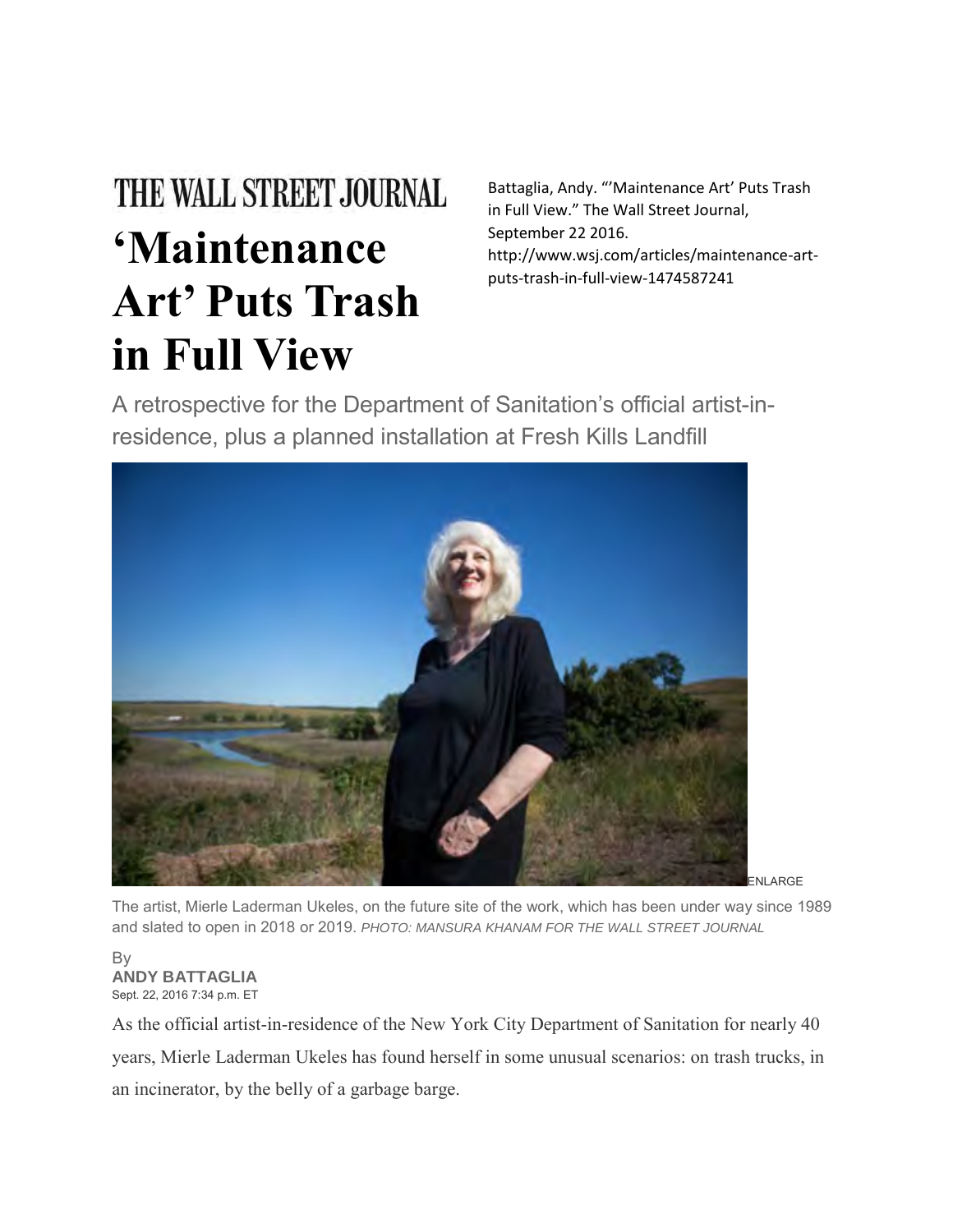But perhaps none has been more out of the ordinary than a trip last week to the former Fresh Kills Landfill, now a site of idyllic waterways, rolling grass and open skies.

"It's a new kind of earth," Ms. Ukeles said of the pastoral grounds on Staten Island that once comprised the largest garbage dump in the world. "It was degraded and would make people go 'ewww,' but now it's going to be a safe, healthy park."

Ms. Ukeles, whose survey of self-described "maintenance art" opened over the weekend at the Queens Museum, took time away from the show's installation to visit a project that has occupied her for decades.

The project, "Landing," calls for two sculpted mounds of dirt and grass, each about 100 feet long, plus a cantilevered platform that will extend out into open space above a scenic waterway. Little has been built, since navigating the layers of municipal approval has proved a laborious process.



A drainage structure at the former Fresh Kills Land Fill in Staten Island, which was once the largest garbage dump in the world and is being transformed into a park. *PHOTO: MANSURA KHANAM FOR THE WALL STREET JOURNAL*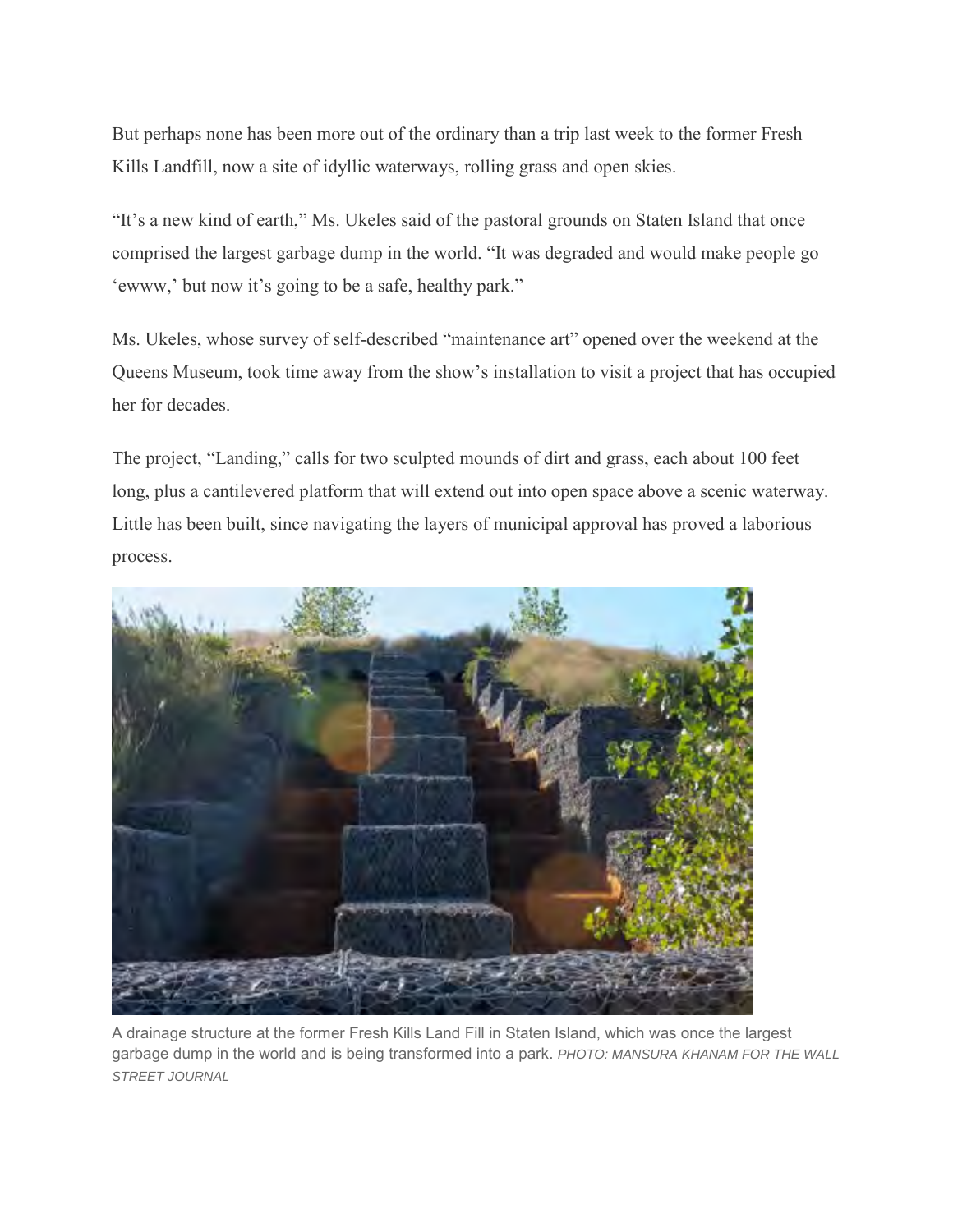When it is finished, visitors will have access to what the artist called the "ecological theater" of wildlife activity, as well as expansive views. From vantage points near the site, the naked eye can see industrial farms in New Jersey, the fast-developing Staten Island neighborhoods of Greenridge and Arden Heights and, in the distance, the lower Manhattan skyline.

Ms. Ukeles's landfill project, under way since 1989 and slated to open in 2018 or 2019, is part of a larger proposal to rehabilitate the former landfill into Freshkills Park, with 2,200 acres of land making it nearly triple the size of Central Park.

It also draws on the work Ms. Ukeles has been doing since she became the sanitation department's artist-in-residence. Her interests as an artist include issues of labor, waste and systems of maintenance that help make the modern world work, often with little attention or respect.

```
'
The art is the easy part. It's just getting people to fund it and do it—that's what takes 20 years.
'
—Mierle Laderman Ukeles
```
For her piece "Touch Sanitation Performance," Ms. Ukeles spent 11 months, starting in 1979, meeting and shaking the hands of every sanitation worker in the city, saying to each, "Thank you for keeping New York City alive." In other instances, she staged "work ballets" with choreography for groups of hauling machines and barges.

In 1983, for a piece called "Social Mirror," she outfitted a garbage truck with a silver surface to reflect onlookers' gazes back. Its message, Ms. Ukeles said: We are all implicated in the life of the trash we make.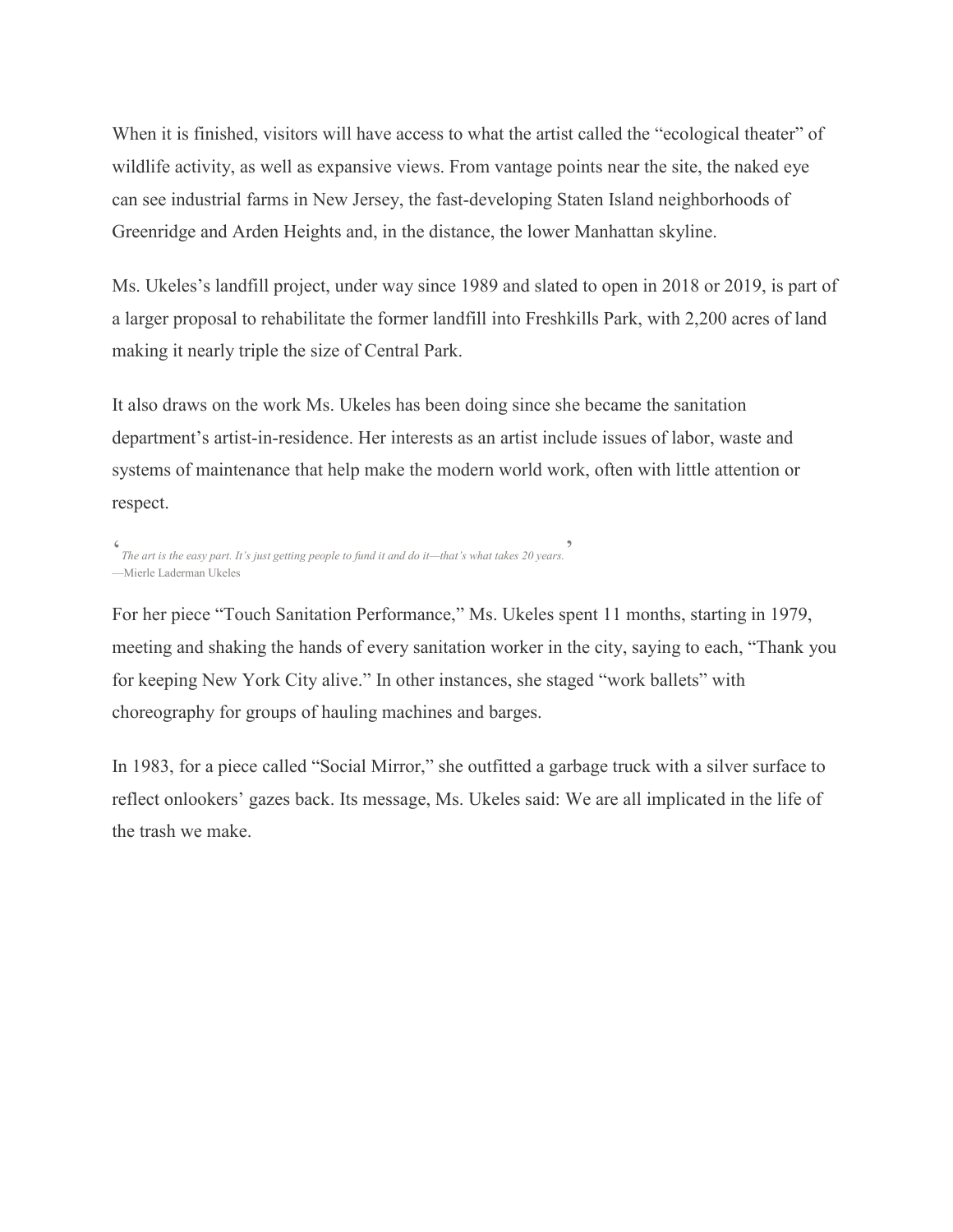

ENLARGE

TRASH TALK: Artist Mierle Laderman Ukeles, center, in black, discusses 'Landing,' an installation planned for the new park at the former Fresh Kills landfill in Staten Island. *PHOTO: MANSURA KHANAM FOR THE WALL STREET JOURNAL*

The Queens Museum show, on view into February 2017, includes photo and video documentation of such works, plus sculptures and installations related to art that has taken shape across a kind of active civic canvas.

"There are many ways to look at this kind of art, but the basic idea is the art is social," saidTom Finkelpearl, commissioner of the New York City Department of Cultural Affairs, which is administering the "Landing" project as part of its program Percent for Art. "She makes an interactive space, and the space—that's the artwork."

The design process for "Landing" is largely approved, after years of proposals presented to the sanitation department, the Department of Parks & Recreation and local Staten Island municipal bodies, among other agencies.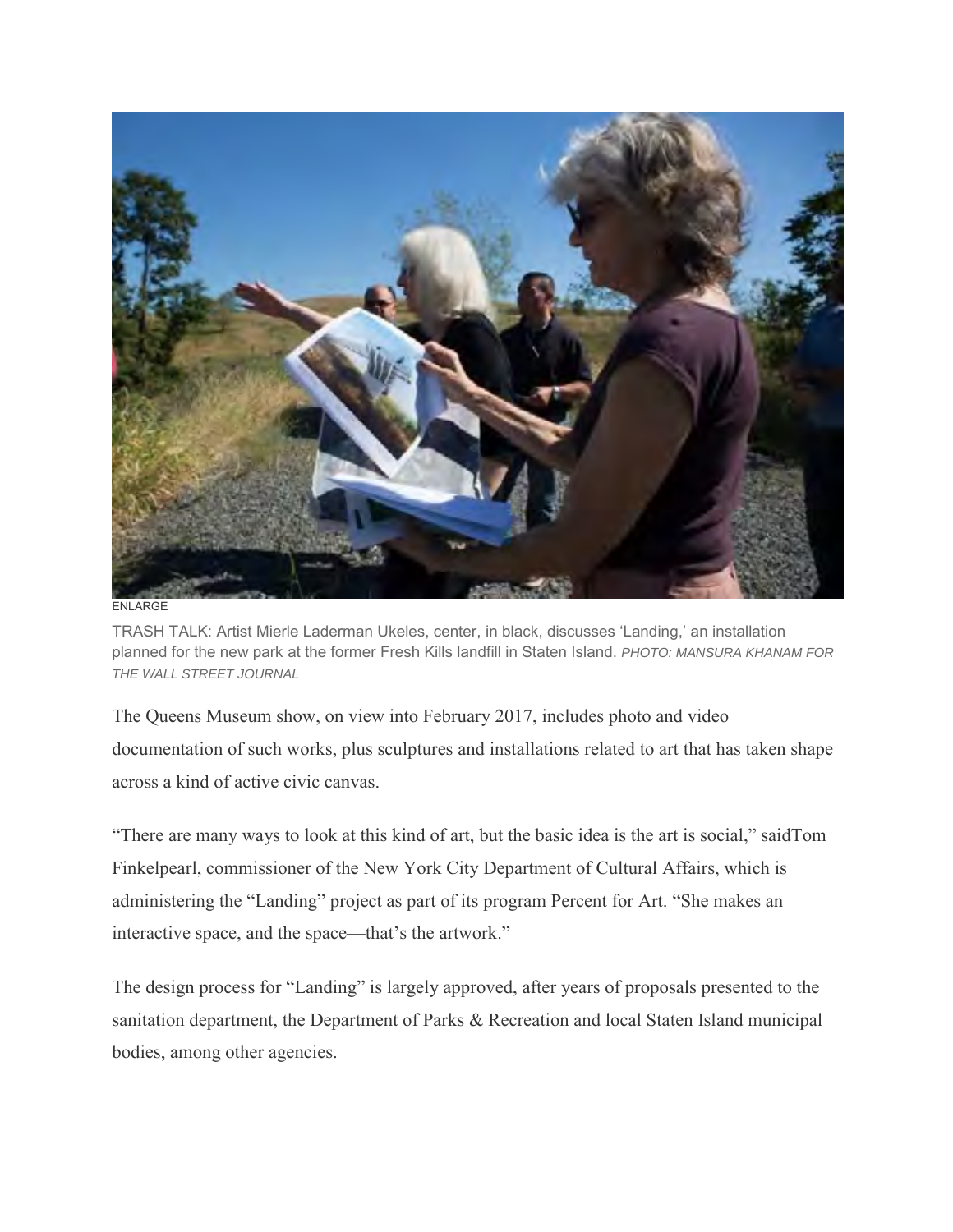"The art is the easy part. It's just getting people to fund it and do it—that's what takes 20 years," said Ms. Ukeles, underestimating by nearly a decade the time devoted so far.

Costs for construction, according to the sanitation department, are estimated at \$1.3 million, to be carried out while work on the larger Freshkills Park takes place in stages over years and decades to come. Ms. Ukeles will lead a public tour of the "Landing" site as part of the Queens Museum show on Nov. 20. The whole of the park is expected to be completed around 2036.



'Ceremonial Arch,' made from hundreds of dirty work gloves and other materials is part of the career retrospective 'Mierle Laderman Ukeles: Maintenance Art' at the Queens Museum *PHOTO: MANSURA KHANAM FOR THE WALL STREET JOURNAL*